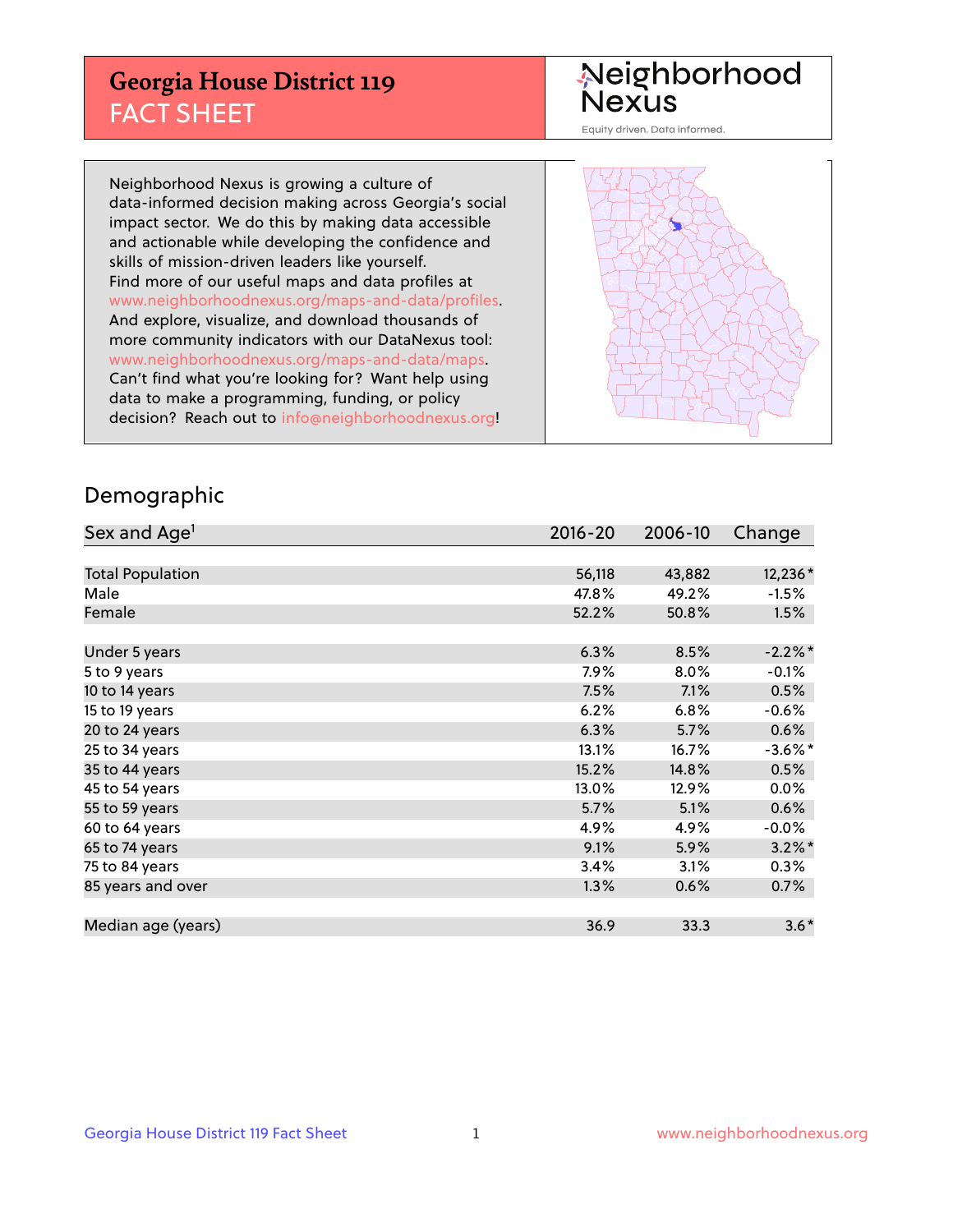## Demographic, continued...

| Race <sup>2</sup>                                            | $2016 - 20$ | 2006-10 | Change     |
|--------------------------------------------------------------|-------------|---------|------------|
| <b>Total population</b>                                      | 56,118      | 43,882  | 12,236*    |
| One race                                                     | 94.3%       | 98.2%   | $-3.9\%$ * |
| White                                                        | 75.8%       | 81.0%   | $-5.2\%$ * |
| <b>Black or African American</b>                             | 12.9%       | 11.7%   | 1.2%       |
| American Indian and Alaska Native                            | 0.3%        | 0.1%    | 0.2%       |
| Asian                                                        | 3.1%        | 2.8%    | 0.2%       |
| Native Hawaiian and Other Pacific Islander                   | 0.0%        | 0.0%    | 0.0%       |
| Some other race                                              | 2.3%        | 2.7%    | $-0.4%$    |
| Two or more races                                            | 5.7%        | 1.8%    | $3.9\%$ *  |
| Race alone or in combination with other race(s) <sup>3</sup> | $2016 - 20$ | 2006-10 | Change     |
|                                                              |             |         |            |
| Total population                                             | 56,118      | 43,882  | 12,236*    |
| White                                                        | 81.2%       | 82.7%   | $-1.5%$    |
| <b>Black or African American</b>                             | 14.6%       | 12.8%   | 1.8%       |
| American Indian and Alaska Native                            | 1.1%        | 0.6%    | 0.6%       |
| Asian                                                        | 3.6%        | 2.9%    | 0.6%       |
| Native Hawaiian and Other Pacific Islander                   | 0.0%        | 0.0%    | 0.0%       |
| Some other race                                              | 5.6%        | 2.8%    | $2.8\%$ *  |
|                                                              |             |         |            |
| Hispanic or Latino and Race <sup>4</sup>                     | $2016 - 20$ | 2006-10 | Change     |
| <b>Total population</b>                                      | 56,118      | 43,882  | 12,236*    |
| Hispanic or Latino (of any race)                             | 11.2%       | 8.4%    | 2.8%       |
| Not Hispanic or Latino                                       | 88.8%       | 91.6%   | $-2.8%$    |
| White alone                                                  | 69.5%       | 75.7%   | $-6.2%$    |
| <b>Black or African American alone</b>                       | 12.9%       | 11.5%   | 1.3%       |
| American Indian and Alaska Native alone                      | 0.2%        | 0.0%    | 0.2%       |
| Asian alone                                                  | 3.0%        | 2.8%    | 0.2%       |
| Native Hawaiian and Other Pacific Islander alone             | 0.0%        | 0.0%    | 0.0%       |
| Some other race alone                                        | 0.2%        | 0.1%    | 0.2%       |
| Two or more races                                            | 3.0%        | 1.5%    | $1.5%$ *   |
| U.S. Citizenship Status <sup>5</sup>                         | $2016 - 20$ | 2006-10 | Change     |
|                                                              |             |         |            |
| Foreign-born population                                      | 4,400       | 2,655   | $1,744*$   |
| Naturalized U.S. citizen                                     | 42.6%       | 32.4%   | 10.3%      |
| Not a U.S. citizen                                           | 57.4%       | 67.6%   | $-10.3%$   |
|                                                              |             |         |            |
| Citizen, Voting Age Population <sup>6</sup>                  | $2016 - 20$ | 2006-10 | Change     |
| Citizen, 18 and over population                              | 39,283      | 30,064  | $9,220*$   |
| Male                                                         | 47.4%       | 47.4%   | 0.0%       |
| Female                                                       | 52.6%       | 52.6%   | $-0.0%$    |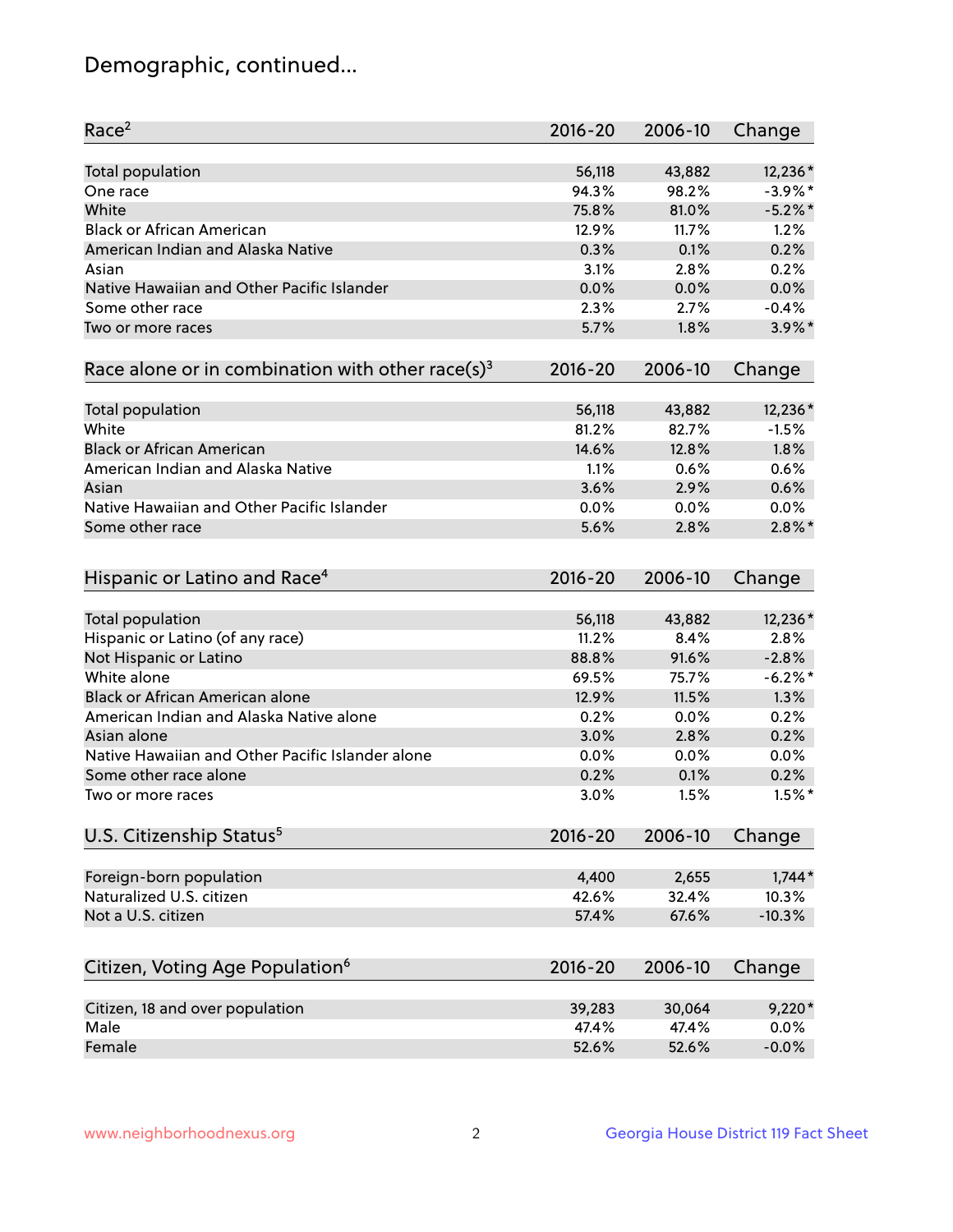#### Economic

| Income <sup>7</sup>                                 | $2016 - 20$ | 2006-10 | Change     |
|-----------------------------------------------------|-------------|---------|------------|
|                                                     |             |         |            |
| All households                                      | 19,097      | 15,433  | $3,663*$   |
| Less than \$10,000                                  | 5.1%        | 7.2%    | $-2.1%$    |
| \$10,000 to \$14,999                                | 4.0%        | 6.4%    | $-2.4\%$ * |
| \$15,000 to \$24,999                                | 7.6%        | 10.1%   | $-2.5%$    |
| \$25,000 to \$34,999                                | 9.2%        | 9.9%    | $-0.7%$    |
| \$35,000 to \$49,999                                | 12.4%       | 16.6%   | $-4.2%$ *  |
| \$50,000 to \$74,999                                | 19.2%       | 22.2%   | $-2.9%$    |
| \$75,000 to \$99,999                                | 14.9%       | 14.2%   | 0.7%       |
| \$100,000 to \$149,999                              | 19.0%       | 8.7%    | 10.3%*     |
| \$150,000 to \$199,999                              | 5.0%        | 3.0%    | 2.0%       |
| \$200,000 or more                                   | 3.6%        | 1.6%    | 2.0%       |
| Median household income (dollars)                   | 64,819      | 49,760  | 15,058*    |
| Mean household income (dollars)                     | 77,469      | 59,574  | 17,896*    |
| With earnings                                       | 79.7%       | 81.3%   | $-1.7%$    |
| Mean earnings (dollars)                             | 78,625      | 60,905  | 17,720*    |
| <b>With Social Security</b>                         | 32.4%       | 26.7%   | $5.6\%$ *  |
| Mean Social Security income (dollars)               | 21,134      | 14,818  | $6,315*$   |
| With retirement income                              | 20.9%       | 12.8%   | $8.1\%$ *  |
| Mean retirement income (dollars)                    | 22,923      | 22,325  | 598        |
| With Supplemental Security Income                   | 4.1%        | 5.7%    | $-1.6%$    |
| Mean Supplemental Security Income (dollars)         | 10,037      | 7,986   | 2,051      |
| With cash public assistance income                  | 2.0%        | 1.7%    | 0.3%       |
| Mean cash public assistance income (dollars)        | 2,402       | 2,045   | 357        |
| With Food Stamp/SNAP benefits in the past 12 months | 12.1%       | 13.2%   | $-1.1%$    |
|                                                     |             |         |            |
| Families                                            | 14,810      | 11,494  | $3,316*$   |
| Less than \$10,000                                  | 4.8%        | 4.2%    | 0.6%       |
| \$10,000 to \$14,999                                | 2.3%        | 4.0%    | $-1.7%$    |
| \$15,000 to \$24,999                                | 6.3%        | 8.6%    | $-2.3%$    |
| \$25,000 to \$34,999                                | 6.3%        | 8.5%    | $-2.2%$    |
| \$35,000 to \$49,999                                | 10.5%       | 17.3%   | $-6.8\%$ * |
| \$50,000 to \$74,999                                | 20.7%       | 24.4%   | $-3.7%$    |
| \$75,000 to \$99,999                                | 16.2%       | 16.6%   | $-0.4%$    |
| \$100,000 to \$149,999                              | 22.4%       | 10.4%   | 12.0%*     |
| \$150,000 to \$199,999                              | 6.2%        | 3.8%    | 2.5%       |
| \$200,000 or more                                   | 4.3%        | 2.1%    | 2.1%       |
| Median family income (dollars)                      | 73,880      | 56,420  | 17,460*    |
| Mean family income (dollars)                        | 86,073      | 67,055  | 19,018*    |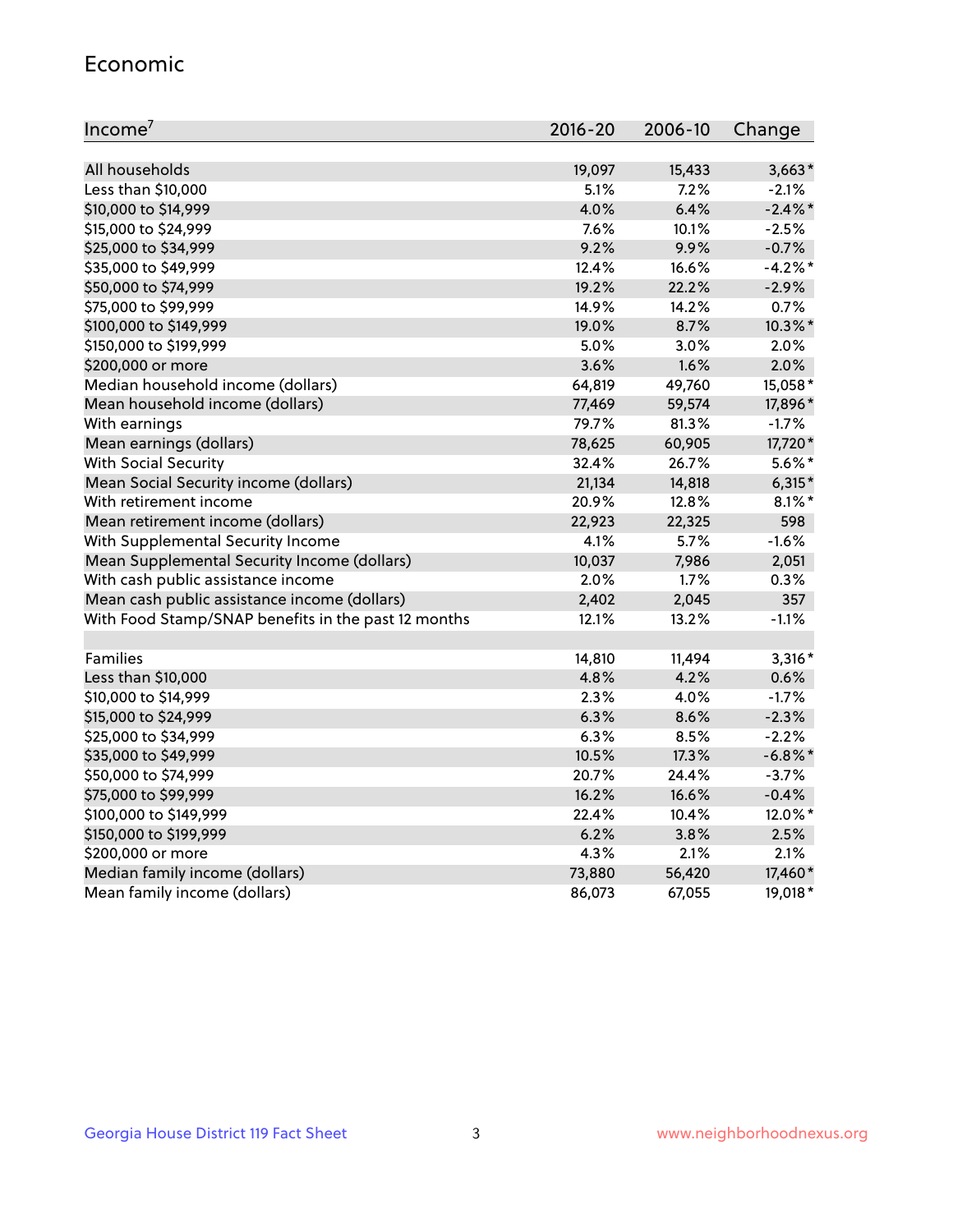## Economic, continued...

| Income, continued <sup>8</sup>                                        | $2016 - 20$ | 2006-10 | Change   |
|-----------------------------------------------------------------------|-------------|---------|----------|
|                                                                       |             |         |          |
| Nonfamily households                                                  | 4,287       | 3,939   | 347      |
| Median nonfamily income (dollars)                                     | 33,734      | 25,581  | $8,153*$ |
| Mean nonfamily income (dollars)                                       | 42,589      | 33,007  | 9,582*   |
| Median earnings for workers (dollars)                                 | 33,349      | 29,389  | 3,961*   |
| Median earnings for male full-time, year-round workers                | 48,993      | 43,589  | 5,404*   |
| (dollars)                                                             |             |         |          |
| Median earnings for female full-time, year-round workers<br>(dollars) | 40,202      | 33,679  | $6,523*$ |
| Per capita income (dollars)                                           | 26,882      | 21,587  | $5,294*$ |
|                                                                       |             |         |          |
| Families and People Below Poverty Level <sup>9</sup>                  | 2016-20     | 2006-10 | Change   |
|                                                                       |             |         |          |
| <b>All families</b>                                                   | 11.3%       | 10.2%   | 1.1%     |
| With related children under 18 years                                  | 15.9%       | 14.7%   | 1.2%     |
| With related children under 5 years only                              | 11.8%       | 9.9%    | 1.8%     |
| Married couple families                                               | 4.7%        | 5.5%    | $-0.8%$  |
| With related children under 18 years                                  | 5.0%        | 7.6%    | $-2.6%$  |
| With related children under 5 years only                              | 11.5%       | 2.7%    | 8.8%     |
| Families with female householder, no husband present                  | 37.7%       | 30.0%   | 7.7%     |
| With related children under 18 years                                  | 48.8%       | 36.1%   | 12.7%    |
| With related children under 5 years only                              | 16.1%       | 38.9%   | $-22.8%$ |
| All people                                                            | 12.3%       | 12.9%   | $-0.7%$  |
| Under 18 years                                                        | 17.5%       | 16.5%   | 1.0%     |
|                                                                       | 17.5%       | 16.2%   | 1.2%     |
| Related children under 18 years                                       | 15.5%       |         | $-1.3%$  |
| Related children under 5 years                                        |             | 16.8%   |          |
| Related children 5 to 17 years                                        | 18.1%       | 16.0%   | 2.1%     |
| 18 years and over                                                     | 10.4%       | 11.6%   | $-1.1%$  |
| 18 to 64 years                                                        | 11.5%       | 11.1%   | 0.4%     |
| 65 years and over                                                     | 5.8%        | 14.5%   | $-8.7%$  |
| People in families                                                    | 11.3%       | 11.2%   | 0.2%     |
| Unrelated individuals 15 years and over                               | 19.7%       | 24.2%   | $-4.5%$  |
|                                                                       |             |         |          |
| Non-Hispanic white people                                             | 10.0%       | 10.9%   | $-0.9%$  |
| Black or African-American people                                      | 21.6%       | 26.2%   | $-4.7%$  |
| Asian people                                                          | 9.9%        | 0.0%    | 9.8%     |
| Hispanic or Latino people                                             | 16.5%       | 15.2%   | 1.3%     |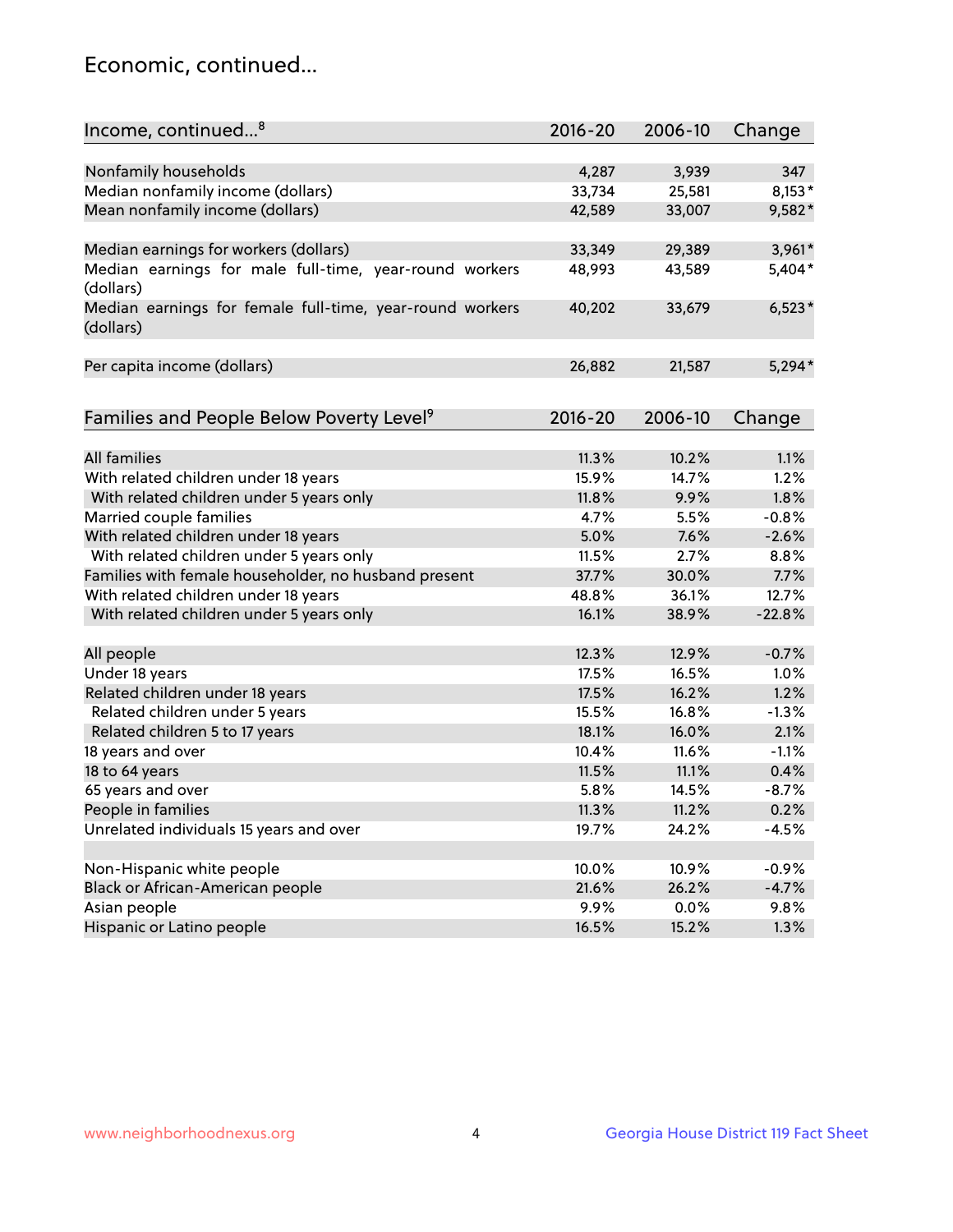## Employment

| Employment Status <sup>10</sup>                                             | $2016 - 20$ | 2006-10 | Change    |
|-----------------------------------------------------------------------------|-------------|---------|-----------|
|                                                                             |             |         |           |
| Population 16 years and over<br>In labor force                              | 43,178      | 32,999  | 10,179 *  |
| Civilian labor force                                                        | 65.5%       | 67.1%   | $-1.6%$   |
|                                                                             | 65.4%       | 67.0%   | $-1.6%$   |
| Employed                                                                    | 62.4%       | 60.2%   | 2.2%      |
| Unemployed                                                                  | 3.0%        | 6.9%    | $-3.8%$   |
| <b>Armed Forces</b>                                                         | 0.1%        | 0.1%    | $-0.0%$   |
| Not in labor force                                                          | 34.5%       | 32.9%   | 1.6%      |
|                                                                             |             |         |           |
| Civilian labor force                                                        | 28,242      | 22,125  | $6,117*$  |
| <b>Unemployment Rate</b>                                                    | 4.6%        | 10.3%   | $-5.6%$   |
| Females 16 years and over                                                   | 22,724      | 17,156  | 5,568*    |
| In labor force                                                              | 58.2%       | 60.1%   | $-1.9%$   |
| Civilian labor force                                                        | 58.0%       | 59.9%   | $-1.9%$   |
| Employed                                                                    | 55.6%       | 54.4%   | 1.2%      |
|                                                                             |             |         |           |
| Own children of the householder under 6 years                               | 4,116       | 4,147   | $-31$     |
| All parents in family in labor force                                        | 61.6%       | 72.4%   | $-10.8%$  |
|                                                                             |             |         |           |
| Own children of the householder 6 to 17 years                               | 9,806       | 7,162   | 2,645*    |
| All parents in family in labor force                                        | 70.7%       | 72.3%   | $-1.7%$   |
|                                                                             |             |         |           |
| Industry <sup>11</sup>                                                      | $2016 - 20$ | 2006-10 | Change    |
|                                                                             |             |         |           |
| Civilian employed population 16 years and over                              | 26,935      | 19,856  | 7,078 *   |
| Agriculture, forestry, fishing and hunting, and mining                      | 0.8%        | 0.4%    | 0.4%      |
| Construction                                                                | 8.2%        | 9.2%    | $-1.0%$   |
| Manufacturing                                                               | 12.0%       | 13.0%   | $-0.9%$   |
| Wholesale trade                                                             | 3.8%        | 5.9%    | $-2.1%$   |
| Retail trade                                                                | 13.3%       | 14.4%   | $-1.1%$   |
| Transportation and warehousing, and utilities                               | 6.3%        | 5.2%    | 1.1%      |
| Information                                                                 | 1.4%        | 1.8%    | $-0.4%$   |
| Finance and insurance, and real estate and rental and leasing               | 4.9%        | 5.6%    | $-0.6%$   |
| Professional, scientific, and management, and administrative                | 11.0%       | 7.9%    | $3.2\%$ * |
| and waste management services                                               |             |         |           |
| Educational services, and health care and social assistance                 | 20.0%       | 16.8%   | $3.1\%$ * |
| Arts, entertainment, and recreation, and accommodation and<br>food services | 7.5%        | 10.8%   | $-3.3%$   |
| Other services, except public administration                                | 6.8%        | 4.8%    | $2.1\%$ * |
| Public administration                                                       | 3.8%        | 4.3%    | $-0.5%$   |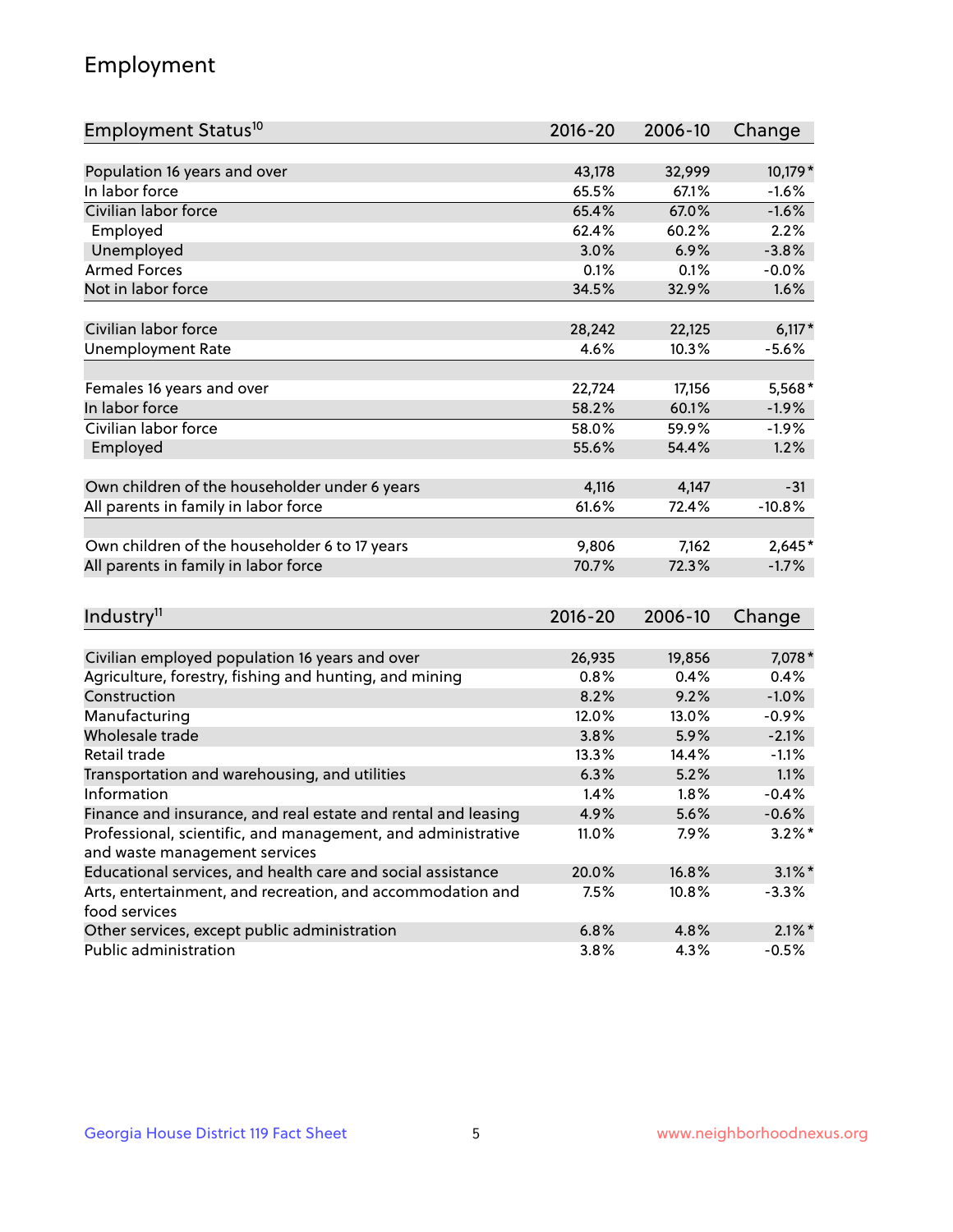## Employment, continued...

| Occupation <sup>12</sup>                                                    | $2016 - 20$ | 2006-10 | Change     |
|-----------------------------------------------------------------------------|-------------|---------|------------|
| Civilian employed population 16 years and over                              | 26,935      | 19,856  | 7,078 *    |
| Management, business, science, and arts occupations                         | 34.3%       | 28.0%   | $6.3\%$ *  |
| Service occupations                                                         | 14.2%       | 16.1%   | $-1.9%$    |
| Sales and office occupations                                                | 23.2%       | 27.9%   | $-4.7\%$ * |
|                                                                             |             |         | $-1.6%$    |
| Natural<br>and<br>resources,<br>construction,<br>maintenance<br>occupations | 10.8%       | 12.4%   |            |
| Production, transportation, and material moving occupations                 | 17.5%       | 15.5%   | 2.0%       |
| Class of Worker <sup>13</sup>                                               | $2016 - 20$ | 2006-10 | Change     |
| Civilian employed population 16 years and over                              | 26,935      | 19,856  | 7,078 *    |
| Private wage and salary workers                                             | 80.3%       | 79.0%   | 1.3%       |
| Government workers                                                          | 13.9%       | 14.2%   | $-0.3%$    |
|                                                                             |             |         |            |
| Self-employed in own not incorporated business workers                      | 5.7%        | 6.6%    | $-0.9%$    |
| Unpaid family workers                                                       | 0.1%        | 0.2%    | $-0.0%$    |
| Job Flows <sup>14</sup>                                                     | 2019        | 2010    | Change     |
|                                                                             |             |         |            |
| Total Jobs in district                                                      | 14,202      | 10,484  | 3,718      |
| Held by residents of district                                               | 20.3%       | 26.0%   | $-5.6%$    |
| Held by non-residents of district                                           | 79.7%       | 74.0%   | 5.6%       |
| Jobs by Industry Sector <sup>15</sup>                                       | 2019        | 2010    | Change     |
|                                                                             |             |         |            |
| Total Jobs in district                                                      | 14,202      | 10,484  | 3,718      |
| Goods Producing sectors                                                     | 16.6%       | 21.9%   | $-5.3%$    |
| Trade, Transportation, and Utilities sectors                                | 29.4%       | 16.4%   | 13.1%      |
| All Other Services sectors                                                  | 54.0%       | 61.7%   | $-7.8%$    |
| Total Jobs in district held by district residents                           | 2,889       | 2,725   | 164        |
| <b>Goods Producing sectors</b>                                              | 15.9%       | 20.7%   | $-4.9%$    |
| Trade, Transportation, and Utilities sectors                                | 20.4%       | 11.4%   | 8.9%       |
| All Other Services sectors                                                  | 63.8%       | 67.8%   | $-4.0%$    |
|                                                                             |             |         |            |
| Jobs by Earnings <sup>16</sup>                                              | 2019        | 2010    | Change     |
|                                                                             |             |         |            |
| Total Jobs in district                                                      | 14,202      | 10,484  | 3,718      |
| Jobs with earnings \$1250/month or less                                     | 27.7%       | 29.0%   | $-1.3%$    |
| Jobs with earnings \$1251/month to \$3333/month                             | 39.7%       | 43.5%   | $-3.9%$    |
| Jobs with earnings greater than \$3333/month                                | 32.7%       | 27.5%   | 5.2%       |
| Total Jobs in district held by district residents                           | 2,889       | 2,725   | 164        |
| Jobs with earnings \$1250/month or less                                     | 28.4%       | 33.2%   | $-4.8%$    |
| Jobs with earnings \$1251/month to \$3333/month                             | 40.9%       | 41.0%   | $-0.1%$    |
| Jobs with earnings greater than \$3333/month                                | 30.7%       | 25.8%   | 4.9%       |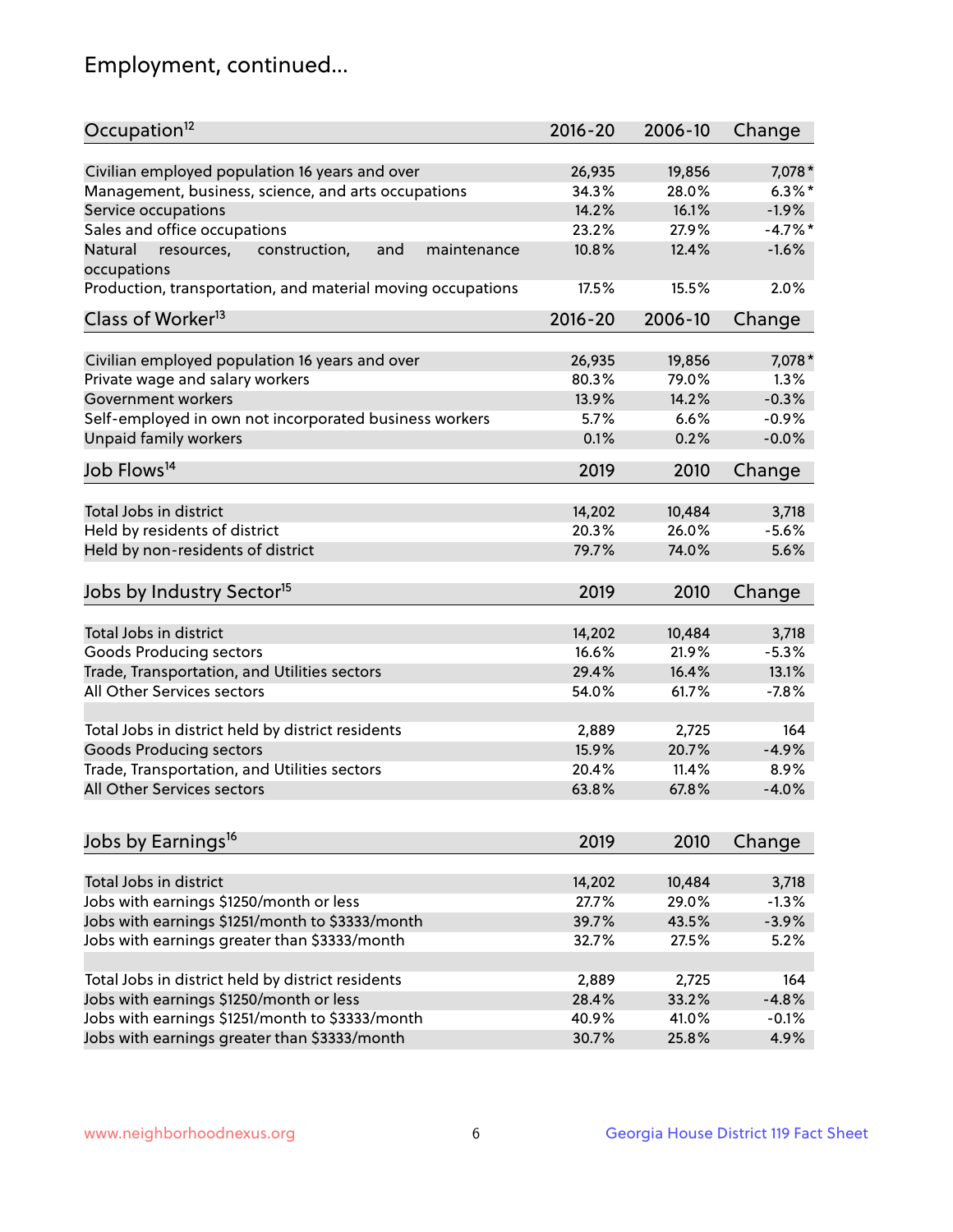## Employment, continued...

| 2019   | 2010   | Change  |
|--------|--------|---------|
|        |        |         |
| 14,202 | 10,484 | 3,718   |
| 26.7%  | 24.7%  | 1.9%    |
| 53.5%  | 58.0%  | $-4.5%$ |
| 19.9%  | 17.2%  | 2.6%    |
|        |        |         |
| 2,889  | 2.725  | 164     |
| 25.1%  | 20.9%  | 4.2%    |
| 52.0%  | 58.3%  | $-6.3%$ |
| 22.9%  | 20.8%  | 2.0%    |
|        |        |         |

#### Education

| School Enrollment <sup>18</sup>                | $2016 - 20$ | 2006-10 | Change     |
|------------------------------------------------|-------------|---------|------------|
|                                                |             |         |            |
| Population 3 years and over enrolled in school | 14,767      | 10,977  | 3,790*     |
| Nursery school, preschool                      | $7.7\%$     | 6.5%    | 1.1%       |
| Kindergarten                                   | 5.8%        | 5.2%    | 0.6%       |
| Elementary school (grades 1-8)                 | 47.4%       | 50.8%   | $-3.4%$    |
| High school (grades 9-12)                      | 21.0%       | 21.6%   | $-0.6%$    |
| College or graduate school                     | 18.2%       | 16.0%   | 2.2%       |
| Educational Attainment <sup>19</sup>           | $2016 - 20$ | 2006-10 | Change     |
|                                                |             |         |            |
| Population 25 years and over                   | 36,905      | 28,076  | 8,829*     |
| Less than 9th grade                            | 4.3%        | 7.2%    | $-2.9%$    |
| 9th to 12th grade, no diploma                  | 8.2%        | 14.9%   | $-6.6\%$ * |
| High school graduate (includes equivalency)    | 33.3%       | 32.6%   | $0.6\%$    |
| Some college, no degree                        | 23.6%       | 21.7%   | 1.9%       |
| Associate's degree                             | 8.1%        | 7.6%    | 0.5%       |
| Bachelor's degree                              | 13.1%       | 10.3%   | $2.8\%$ *  |
| Graduate or professional degree                | 9.4%        | 5.7%    | 3.7%       |
|                                                |             |         |            |
| Percent high school graduate or higher         | 87.5%       | 77.9%   | $9.6\%$ *  |
| Percent bachelor's degree or higher            | 22.5%       | 16.0%   | $6.5%$ *   |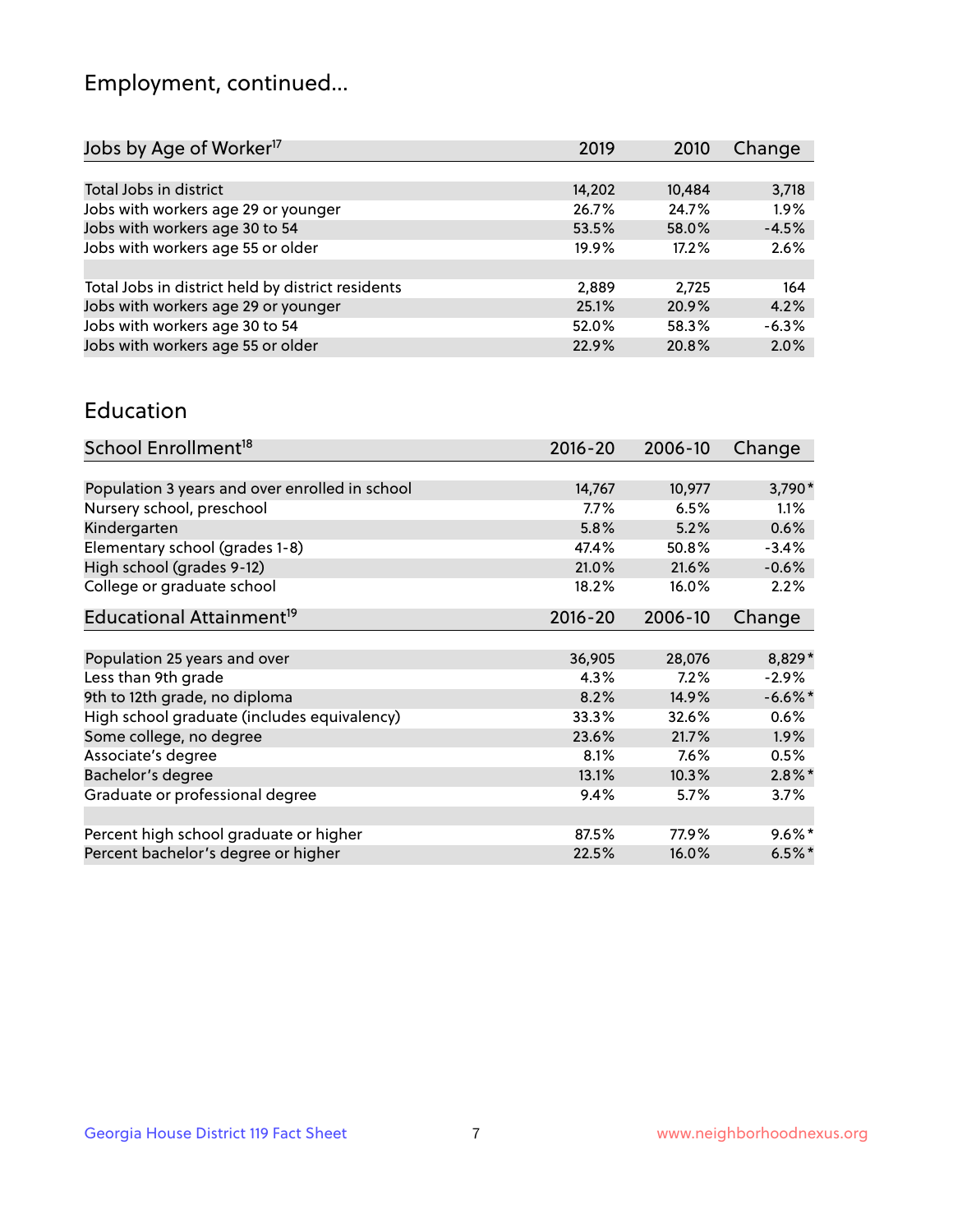## Housing

| Households by Type <sup>20</sup>                     | 2016-20     | 2006-10 | Change     |
|------------------------------------------------------|-------------|---------|------------|
|                                                      |             |         |            |
| <b>Total households</b>                              | 19,097      | 15,433  | $3,663*$   |
| Family households (families)                         | 77.6%       | 74.5%   | 3.1%       |
| With own children under 18 years                     | 37.5%       | 36.8%   | 0.7%       |
| Married-couple family                                | 59.3%       | 55.4%   | 4.0%*      |
| With own children of the householder under 18 years  | 27.1%       | 27.5%   | $-0.4%$    |
| Male householder, no wife present, family            | 5.0%        | 5.9%    | $-0.9%$    |
| With own children of the householder under 18 years  | 2.5%        | 2.6%    | $-0.1%$    |
| Female householder, no husband present, family       | 13.2%       | 13.2%   | 0.1%       |
| With own children of the householder under 18 years  | 7.9%        | 6.7%    | 1.2%       |
| Nonfamily households                                 | 22.4%       | 25.5%   | $-3.1%$    |
| Householder living alone                             | 19.2%       | 21.6%   | $-2.4%$    |
| 65 years and over                                    | 9.2%        | 7.7%    | 1.5%       |
|                                                      |             |         |            |
| Households with one or more people under 18 years    | 41.2%       | 42.0%   | $-0.7%$    |
| Households with one or more people 65 years and over | 27.2%       | 20.1%   | $7.1\%$ *  |
|                                                      |             |         |            |
| Average household size                               | 2.93        | 2.83    | $0.10*$    |
| Average family size                                  | 3.36        | 3.28    | 0.07       |
|                                                      |             |         |            |
| Housing Occupancy <sup>21</sup>                      | 2016-20     | 2006-10 | Change     |
|                                                      |             |         |            |
| Total housing units                                  | 20,436      | 17,389  | $3,047*$   |
| Occupied housing units                               | 93.4%       | 88.8%   | $4.7\%$ *  |
| Vacant housing units                                 | 6.6%        | 11.2%   | $-4.7\%$ * |
|                                                      |             |         |            |
| Homeowner vacancy rate                               | 2.0         | 4.1     | $-2.1$     |
| Rental vacancy rate                                  | 5.5         | 10.9    | $-5.4$     |
|                                                      |             |         |            |
| Units in Structure <sup>22</sup>                     | $2016 - 20$ | 2006-10 | Change     |
|                                                      |             |         |            |
| Total housing units                                  | 20,436      | 17,389  | $3,047*$   |
| 1-unit, detached                                     | 83.5%       | 79.0%   | 4.5%*      |
| 1-unit, attached                                     | 2.1%        | 1.1%    | 1.0%       |
| 2 units                                              | 3.1%        | 4.8%    | $-1.7%$    |
| 3 or 4 units                                         | 1.6%        | 1.4%    | 0.2%       |
| 5 to 9 units                                         | 1.5%        | 1.9%    | $-0.4%$    |
| 10 to 19 units                                       | 0.6%        | 0.4%    | 0.2%       |
| 20 or more units                                     | 0.9%        | 0.6%    | 0.3%       |
| Mobile home                                          | 6.6%        | 10.8%   | $-4.2%$ *  |
| Boat, RV, van, etc.                                  | 0.0%        | 0.0%    | 0.0%       |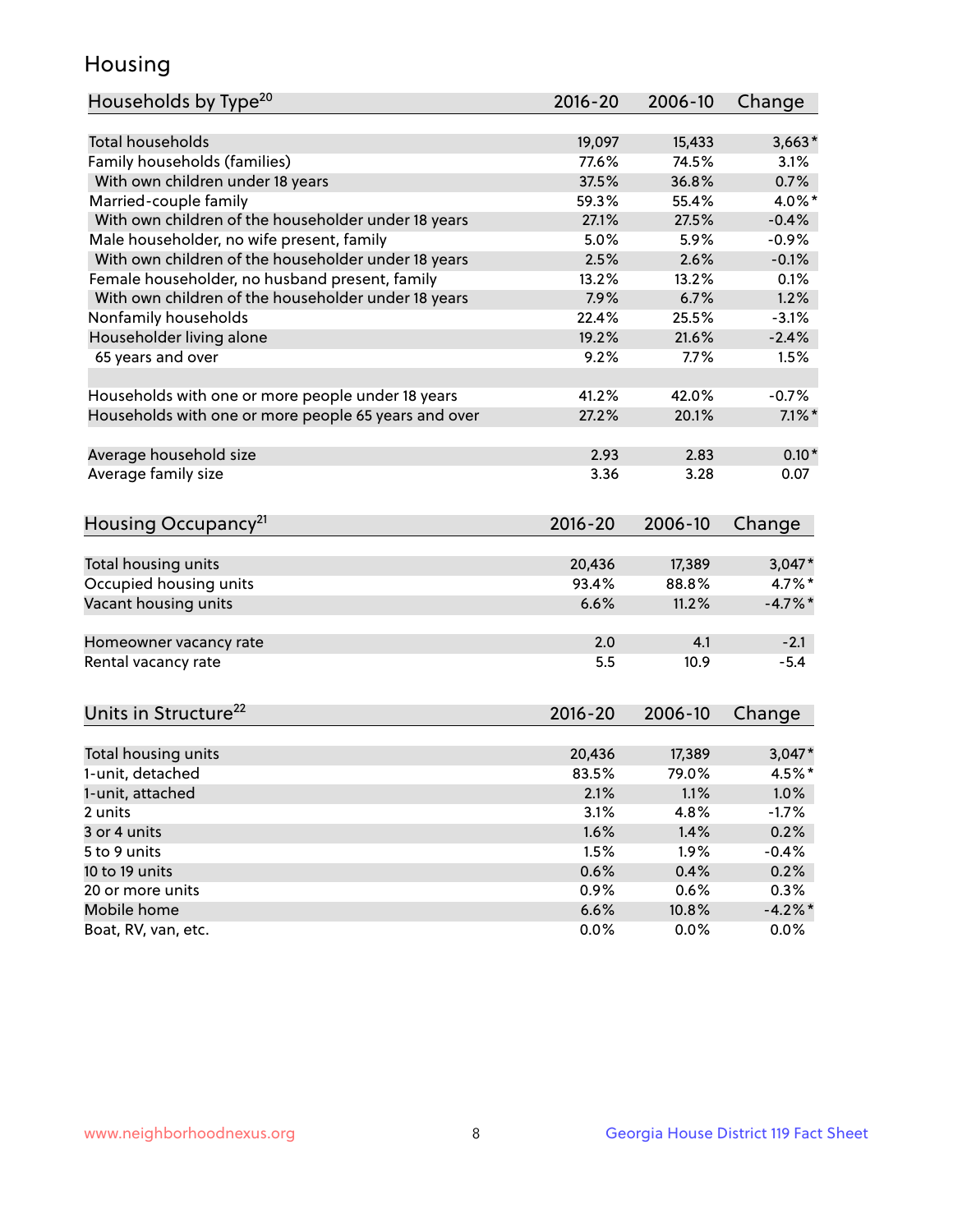## Housing, Continued...

| Year Structure Built <sup>23</sup>             | 2016-20     | 2006-10         | Change     |
|------------------------------------------------|-------------|-----------------|------------|
| Total housing units                            | 20,436      | 17,389          | $3,047*$   |
| Built 2014 or later                            | 8.2%        | (X)             | (X)        |
| Built 2010 to 2013                             | 2.3%        | (X)             | (X)        |
| Built 2000 to 2009                             | 38.6%       | 29.8%           | $8.8\%$ *  |
| Built 1990 to 1999                             | 18.1%       | 24.7%           | $-6.6\%$ * |
| Built 1980 to 1989                             | 11.3%       | 17.0%           | $-5.7%$    |
| Built 1970 to 1979                             | 7.5%        | 10.8%           | $-3.2\%$ * |
| Built 1960 to 1969                             | 5.6%        | 5.3%            | 0.3%       |
| Built 1950 to 1959                             | 3.4%        | 5.8%            | $-2.5%$    |
| Built 1940 to 1949                             | 2.1%        | 1.7%            | 0.4%       |
| Built 1939 or earlier                          | 2.9%        | 5.0%            | $-2.1\%$ * |
|                                                |             |                 |            |
| Housing Tenure <sup>24</sup>                   | $2016 - 20$ | 2006-10         | Change     |
| Occupied housing units                         | 19,097      | 15,433          | $3,663*$   |
| Owner-occupied                                 | 77.4%       | 75.5%           | 1.9%       |
| Renter-occupied                                | 22.6%       | 24.5%           | $-1.9%$    |
| Average household size of owner-occupied unit  | 2.90        | 2.81            | 0.08       |
| Average household size of renter-occupied unit | 3.04        | 2.87            | 0.17       |
| Residence 1 Year Ago <sup>25</sup>             | $2016 - 20$ | 2006-10         | Change     |
|                                                |             |                 |            |
| Population 1 year and over<br>Same house       | 55,605      | 43,269<br>85.1% | 12,336*    |
|                                                | 87.9%       |                 | 2.7%       |
| Different house in the U.S.                    | 11.7%       | 14.6%           | $-2.9%$    |
| Same county                                    | 3.5%        | 7.0%            | $-3.5%$ *  |
| Different county                               | 8.2%        | 7.6%            | 0.6%       |
| Same state                                     | 6.1%        | 5.2%            | 0.9%       |
| Different state                                | 2.1%        | 2.4%            | $-0.4%$    |
| Abroad                                         | 0.4%        | 0.2%            | 0.2%       |
| Value of Housing Unit <sup>26</sup>            | $2016 - 20$ | 2006-10         | Change     |
| Owner-occupied units                           | 14,788      | 11,651          | $3,137*$   |
| Less than \$50,000                             | 2.6%        | 3.9%            | $-1.3%$    |
| \$50,000 to \$99,999                           | 8.1%        | 13.5%           | $-5.4%$    |
| \$100,000 to \$149,999                         | 19.1%       | 38.6%           | $-19.6%$ * |
| \$150,000 to \$199,999                         | 31.3%       | 20.2%           | $11.1\%$ * |
| \$200,000 to \$299,999                         | 25.0%       | 12.9%           | $12.1\%$ * |
| \$300,000 to \$499,999                         | 10.3%       | 7.2%            | 3.0%       |
| \$500,000 to \$999,999                         | 3.5%        | 2.6%            | 0.9%       |
| \$1,000,000 or more                            | 0.2%        | 1.0%            | $-0.8%$    |
| Median (dollars)                               | 176,936     | 142,714         | 34,221*    |
| Mortgage Status <sup>27</sup>                  | $2016 - 20$ | 2006-10         | Change     |
|                                                |             |                 |            |
| Owner-occupied units                           | 14,788      | 11,651          | $3,137*$   |
| Housing units with a mortgage                  | 71.5%       | 75.6%           | $-4.2\%$ * |
| Housing units without a mortgage               | 28.5%       | 24.4%           | $4.2\%$ *  |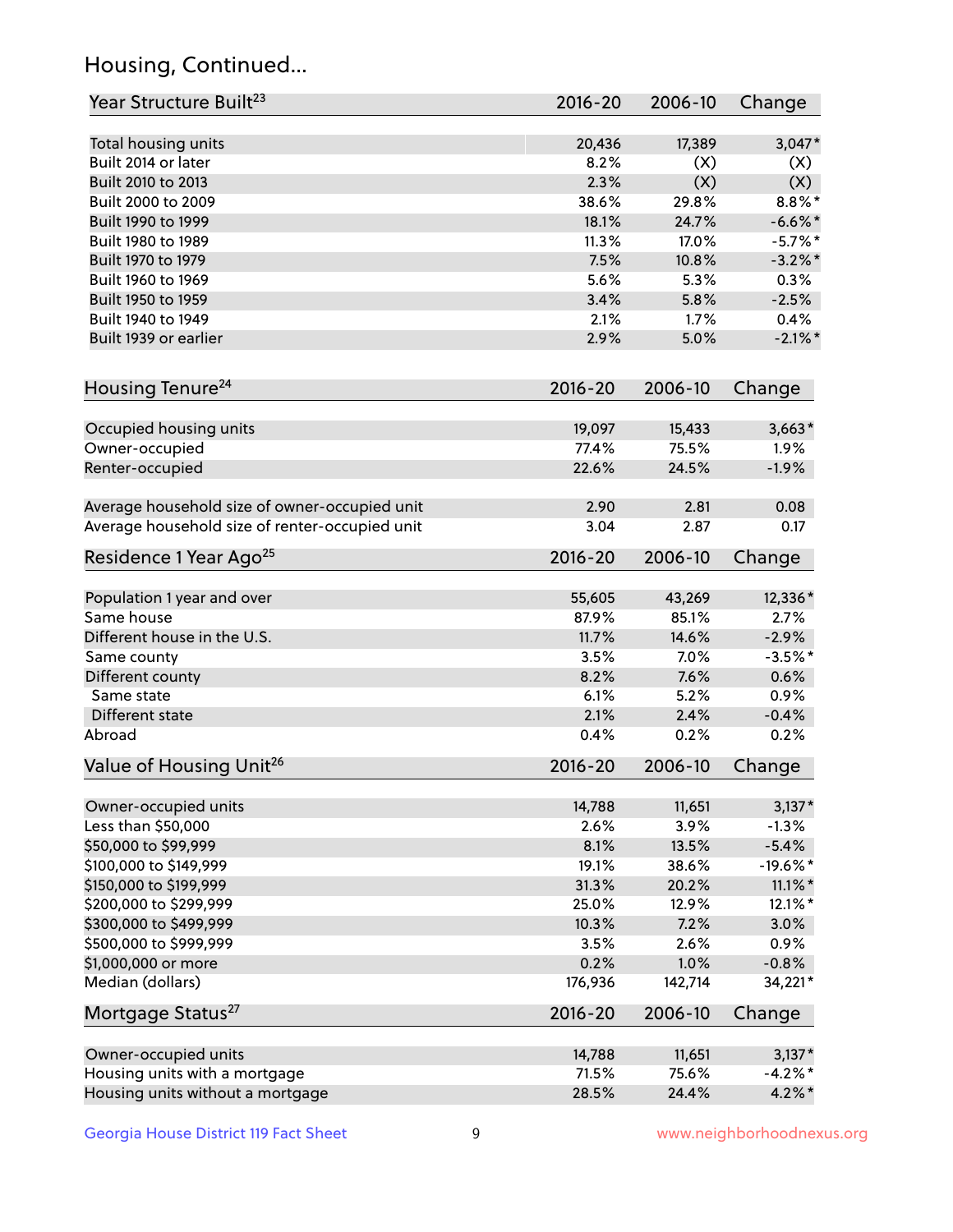## Housing, Continued...

| Selected Monthly Owner Costs <sup>28</sup>                                            | 2016-20     | 2006-10 | Change         |
|---------------------------------------------------------------------------------------|-------------|---------|----------------|
| Housing units with a mortgage                                                         | 10,567      | 8,814   | $1,753*$       |
| Less than \$300                                                                       | 0.0%        | 0.5%    | $-0.5%$        |
| \$300 to \$499                                                                        | 0.5%        | 2.9%    | $-2.4%$        |
| \$500 to \$999                                                                        | 19.3%       | 23.4%   | $-4.0%$        |
| \$1,000 to \$1,499                                                                    | 45.9%       | 47.9%   | $-2.1%$        |
| \$1,500 to \$1,999                                                                    | 21.7%       | 14.7%   | $7.0\%$ *      |
| \$2,000 to \$2,999                                                                    | 11.1%       | 8.4%    | 2.7%           |
| \$3,000 or more                                                                       | 1.5%        | 2.2%    | $-0.7%$        |
| Median (dollars)                                                                      | 1,301       | 1,227   | $75*$          |
| Housing units without a mortgage                                                      | 4,221       | 2,837   | $1,384*$       |
| Less than \$150                                                                       | 1.9%        | 2.8%    | $-1.0%$        |
| \$150 to \$249                                                                        | 13.2%       | 17.0%   | $-3.8%$        |
| \$250 to \$349                                                                        | 18.6%       | 26.9%   | $-8.3%$        |
| \$350 to \$499                                                                        | 32.2%       | 33.3%   | $-1.1%$        |
| \$500 to \$699                                                                        | 24.7%       | 11.4%   | 13.3%          |
| \$700 or more                                                                         | 9.4%        | 8.6%    | 0.9%           |
| Median (dollars)                                                                      | 422         | 361     | $61*$          |
| Selected Monthly Owner Costs as a Percentage of<br>Household Income <sup>29</sup>     | $2016 - 20$ | 2006-10 | Change         |
| Housing units with a mortgage (excluding units where<br>SMOCAPI cannot be computed)   | 10,467      | 8,760   | $1,707*$       |
| Less than 20.0 percent                                                                | 48.5%       | 33.8%   | 14.7%*         |
| 20.0 to 24.9 percent                                                                  | 15.3%       | 16.5%   | $-1.2%$        |
| 25.0 to 29.9 percent                                                                  | 10.4%       | 13.5%   | $-3.1%$        |
| 30.0 to 34.9 percent                                                                  | 7.5%        | 8.7%    | $-1.2%$        |
| 35.0 percent or more                                                                  | 18.3%       | 27.5%   | $-9.2%$ *      |
| Not computed                                                                          | 100         | 53      | 46             |
| Housing unit without a mortgage (excluding units where<br>SMOCAPI cannot be computed) | 4,199       | 2,818   | 1,382*         |
| Less than 10.0 percent                                                                | 51.0%       | 42.3%   | 8.7%           |
| 10.0 to 14.9 percent                                                                  | 22.0%       | 23.0%   | $-1.0%$        |
| 15.0 to 19.9 percent                                                                  | 7.4%        | 9.5%    | $-2.1%$        |
| 20.0 to 24.9 percent                                                                  | 6.2%        | 7.0%    | $-0.8%$        |
| 25.0 to 29.9 percent                                                                  | 2.9%        | 5.3%    | $-2.4%$        |
| 30.0 to 34.9 percent                                                                  | 3.2%        | 3.9%    | $-0.7%$        |
| 35.0 percent or more                                                                  | 7.4%        | 8.9%    | $-1.5%$        |
| Not computed                                                                          | 21          | 20      | 2 <sup>2</sup> |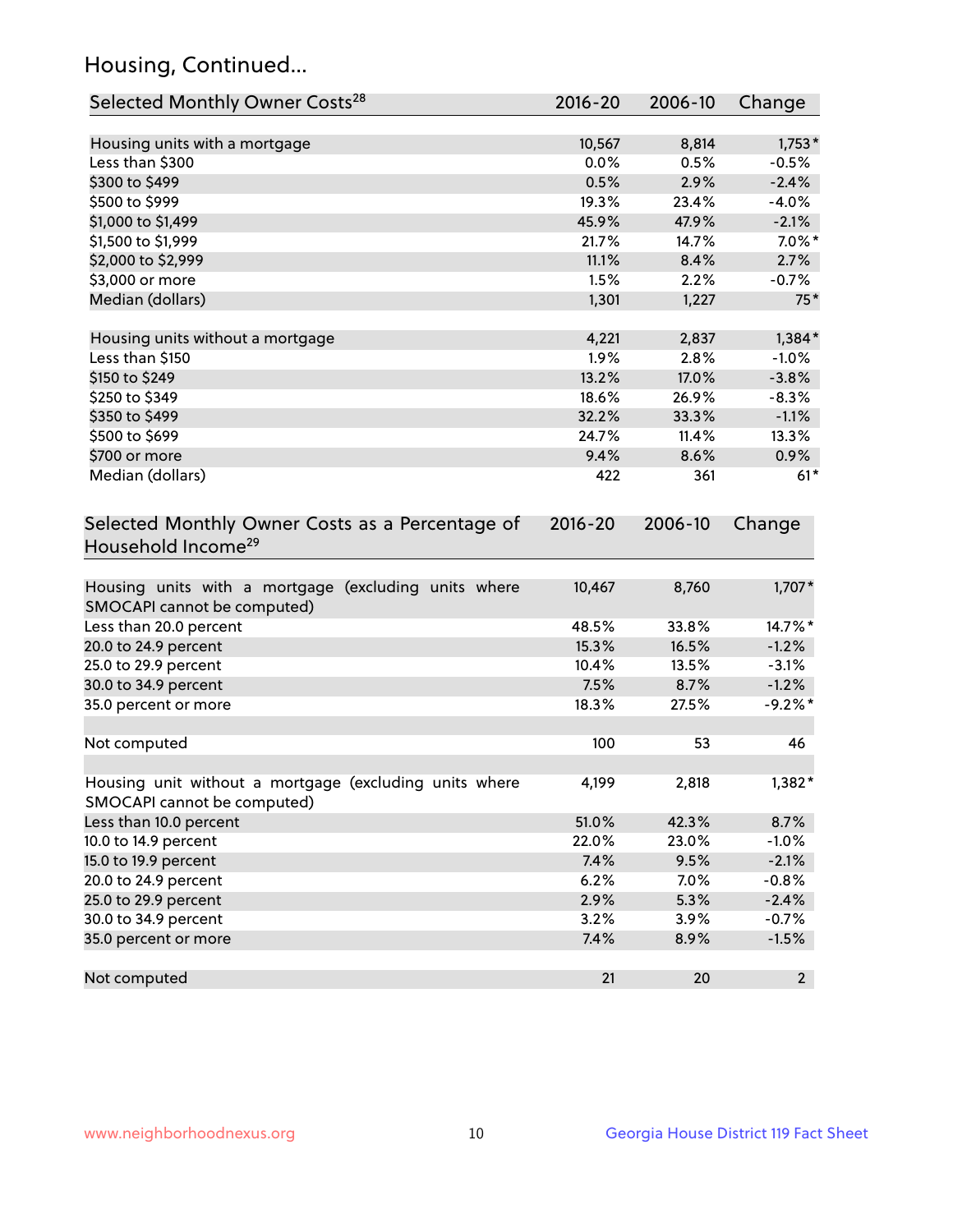## Housing, Continued...

| Gross Rent <sup>30</sup>   | 2016-20 | 2006-10 | Change   |
|----------------------------|---------|---------|----------|
|                            |         |         |          |
| Occupied units paying rent | 4,083   | 3,490   | 593      |
| Less than \$200            | 1.5%    | 2.2%    | $-0.7%$  |
| \$200 to \$499             | 5.6%    | 11.7%   | $-6.1%$  |
| \$500 to \$749             | 17.4%   | 34.3%   | $-16.8%$ |
| \$750 to \$999             | 24.3%   | 28.8%   | $-4.5%$  |
| \$1,000 to \$1,499         | 39.0%   | 21.5%   | 17.5%*   |
| \$1,500 to \$1,999         | 10.9%   | 1.5%    | 9.4%     |
| \$2,000 or more            | 1.2%    | $0.0\%$ | 1.2%     |
| Median (dollars)           | 1,010   | 833     | $178*$   |
|                            |         |         |          |
| No rent paid               | 226     | 293     | -66      |
|                            |         |         |          |

| Gross Rent as a Percentage of Household Income <sup>31</sup>                   | $2016 - 20$ | 2006-10 | Change  |
|--------------------------------------------------------------------------------|-------------|---------|---------|
|                                                                                |             |         |         |
| Occupied units paying rent (excluding units where GRAPI<br>cannot be computed) | 3,981       | 3,461   | 519     |
| Less than 15.0 percent                                                         | $11.8\%$    | 13.0%   | $-1.2%$ |
| 15.0 to 19.9 percent                                                           | 12.0%       | 7.3%    | 4.7%    |
| 20.0 to 24.9 percent                                                           | 12.9%       | 17.0%   | $-4.1%$ |
| 25.0 to 29.9 percent                                                           | 11.5%       | 9.4%    | 2.1%    |
| 30.0 to 34.9 percent                                                           | 10.1%       | $7.4\%$ | 2.8%    |
| 35.0 percent or more                                                           | 41.7%       | 45.9%   | $-4.2%$ |
|                                                                                |             |         |         |
| Not computed                                                                   | 328         | 321     |         |

## Transportation

| Commuting to Work <sup>32</sup>           | 2016-20 | 2006-10 | Change    |
|-------------------------------------------|---------|---------|-----------|
|                                           |         |         |           |
| Workers 16 years and over                 | 26,489  | 19,392  | 7,097*    |
| Car, truck, or van - drove alone          | 81.1%   | 82.7%   | $-1.6%$   |
| Car, truck, or van - carpooled            | 11.8%   | 12.0%   | $-0.2%$   |
| Public transportation (excluding taxicab) | $0.3\%$ | 0.3%    | 0.0%      |
| Walked                                    | 0.7%    | 0.8%    | $-0.1%$   |
| Other means                               | $0.9\%$ | $1.3\%$ | $-0.5%$   |
| Worked at home                            | 5.2%    | 2.9%    | $2.3\%$ * |
|                                           |         |         |           |
| Mean travel time to work (minutes)        | 33.7    | 30.2    | 3.5       |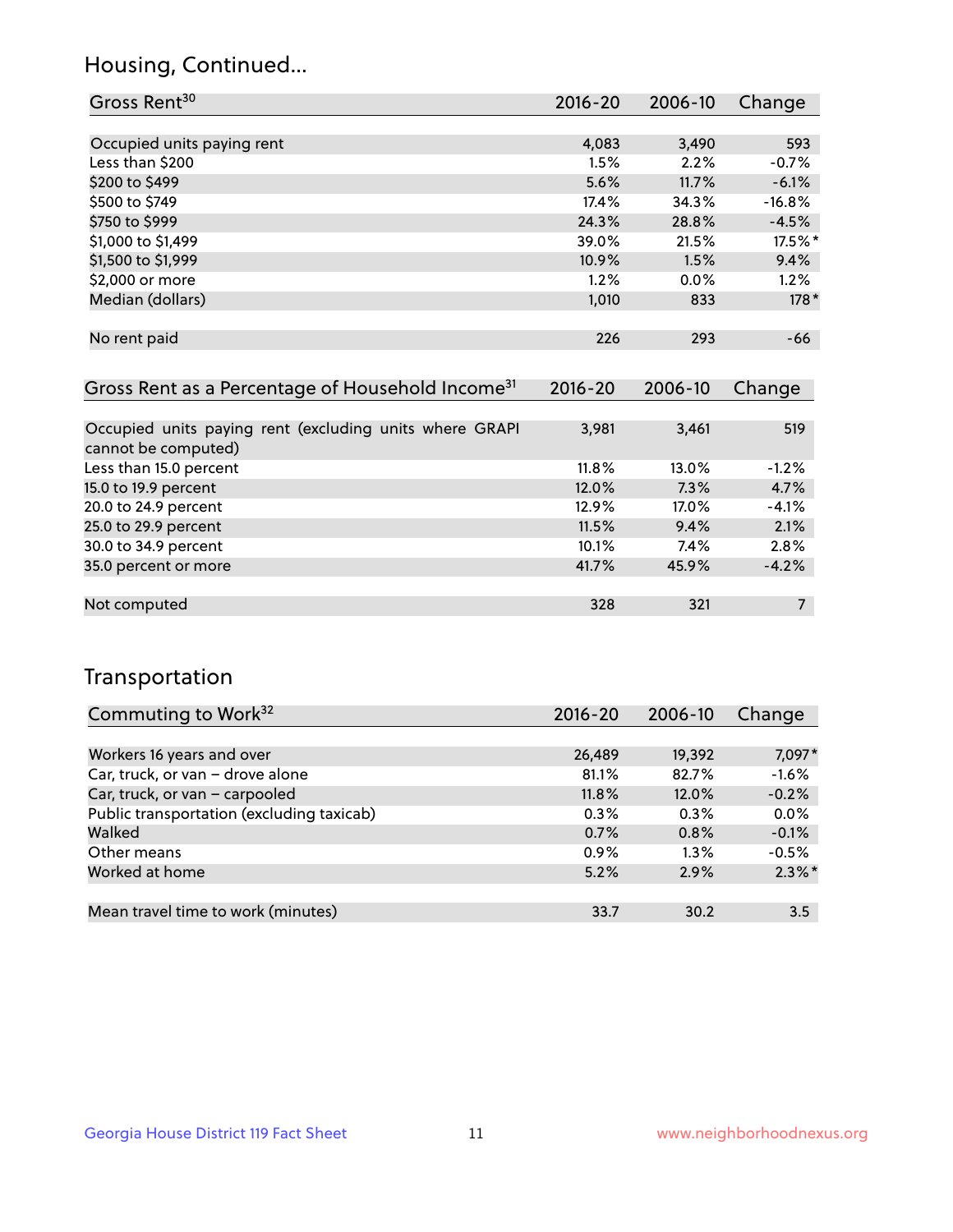## Transportation, Continued...

| Vehicles Available <sup>33</sup> | 2016-20 | 2006-10 | Change   |
|----------------------------------|---------|---------|----------|
|                                  |         |         |          |
| Occupied housing units           | 19,097  | 15,433  | $3,663*$ |
| No vehicles available            | 4.1%    | 4.2%    | $-0.1%$  |
| 1 vehicle available              | 25.0%   | 27.4%   | $-2.4%$  |
| 2 vehicles available             | 42.5%   | 40.3%   | 2.1%     |
| 3 or more vehicles available     | 28.4%   | 28.0%   | 0.3%     |

#### Health

| Health Insurance coverage <sup>34</sup>                 | 2016-20 |
|---------------------------------------------------------|---------|
|                                                         |         |
| Civilian Noninstitutionalized Population                | 55,955  |
| With health insurance coverage                          | 86.0%   |
| With private health insurance coverage                  | 65.2%   |
| With public health coverage                             | 32.0%   |
| No health insurance coverage                            | 14.0%   |
| Civilian Noninstitutionalized Population Under 19 years | 15,196  |
| No health insurance coverage                            | 5.9%    |
| Civilian Noninstitutionalized Population 19 to 64 years | 33,113  |
| In labor force:                                         | 25,884  |
| Employed:                                               | 24,710  |
| With health insurance coverage                          | 83.4%   |
| With private health insurance coverage                  | 79.8%   |
| With public coverage                                    | 6.6%    |
| No health insurance coverage                            | 16.6%   |
| Unemployed:                                             | 1,174   |
| With health insurance coverage                          | 34.1%   |
| With private health insurance coverage                  | 22.3%   |
| With public coverage                                    | 14.5%   |
| No health insurance coverage                            | 65.9%   |
| Not in labor force:                                     | 7,229   |
| With health insurance coverage                          | 74.7%   |
| With private health insurance coverage                  | 48.1%   |
| With public coverage                                    | 34.2%   |
| No health insurance coverage                            | 25.3%   |